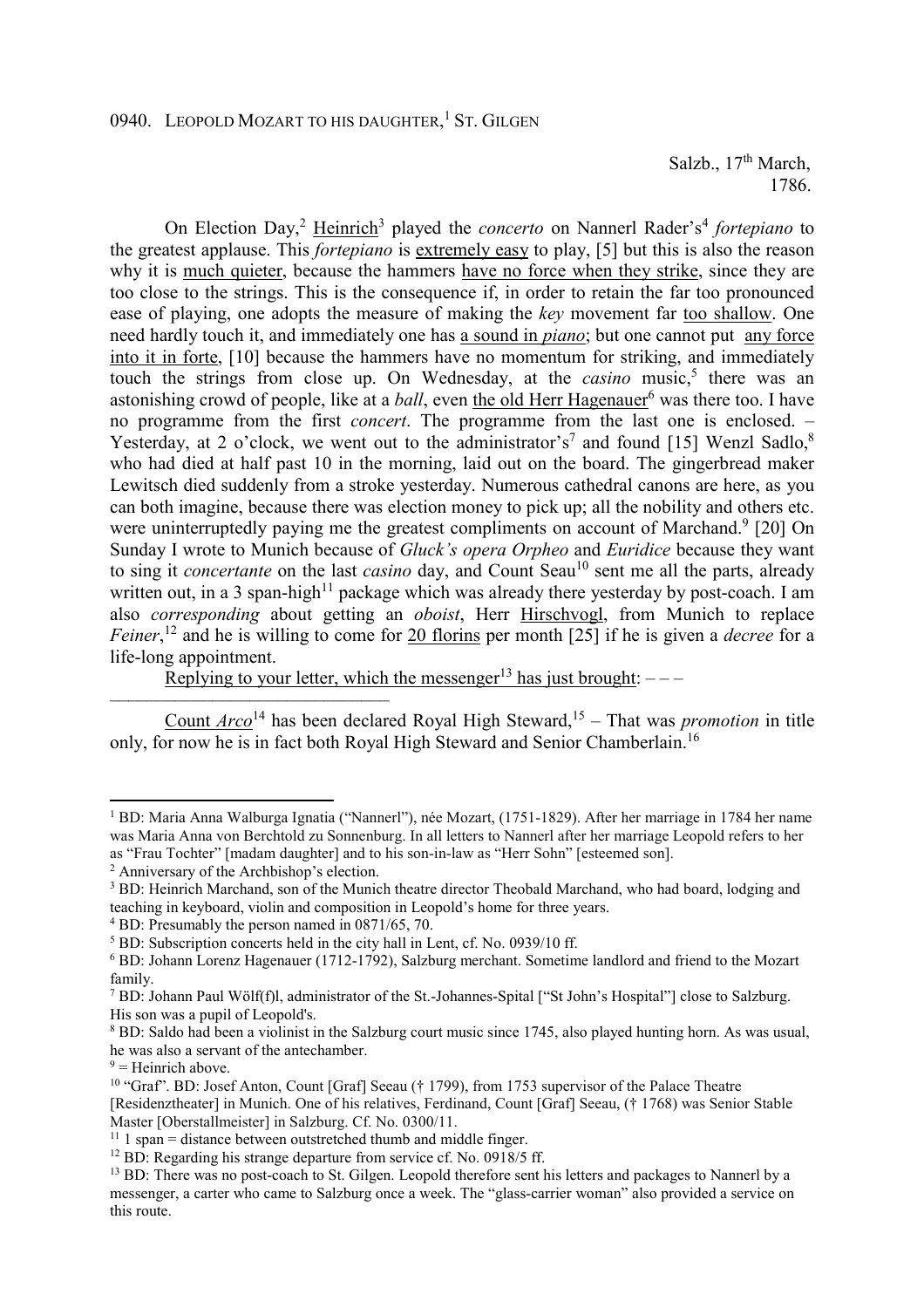Everyone wishes that *Robini Louise*<sup>17</sup> had already overcome it, so wretched is she. [30] A *skeleton*. –

I have received the money, the 9 florins. I would not have included the invoice in the letter if I had not firmly accepted the glass-carrier woman's<sup>18</sup> word for it that she would take the things with her.

Leopold<sup>19</sup> has had trouble with his teeth for some days now, [35] is therefore only occasionally in a good mood and not always. Heinrich is half a nursery maid, and also busily gobbles up the left-over semolina crusts.

I will keep Leopoldl here with me as long as I am capable of supporting him, God sees my good heart, he knows how to arrange everything else, the fate of all mankind is in his hands. [40] I will immediately enquire regarding a good, hard-working servant according to the description you gave me.

Heinrich commends himself and hopes to see both of you again soon. His violin and keyboard playing is outstanding.

This morning the clerical Herr Egedacher<sup>20</sup> called to take leave of me,  $[45]$  as he was leaving immediately for the Frenciscan *Fathers* in Hundsdorf<sup>21</sup> with the Chamber Footman.<sup>22</sup> When I come out to you, I will bring back with me that music of his which you still have and send it to him. He took leave of me with tears in his eyes.

The *casino concert* will be given at least 3 times after Easter as well, [50] just like back then, *anno* 1781, when we came from Munich and I brought Heinrich with me. The last time there were not only members of the *consistory* there, but also the *professors* from the *university* and 3 *canons* from St. *Zeno* monastery, who came here specially for the occasion, and at 9 o'clock, when it was over, climbed into the coach again and drove home. [55] Next Wednesday Heinrich will play a *concerto*, probably on the *pianoforte* that once belonged to *Leopold Arco.* – Now the Imperial Court Councillor Count von *Firmian*<sup>23</sup> is here too, both he and his brother from Passau, the *heir*, look wretched, like the seven lean years; they too were at the city hall, both have consumption in the neck. The lucky thing is that the *heir* has 3 sons, [60] one of whom is a cathedral canon here, and the two younger ones are in Passau.

This morning, the  $18<sup>th</sup>$ 

––––––––––––––––––––––––––––––

––––––––––––––––––––––––––––––

––––––––––––––––––––––––––––––

––––––––––––––––––––––––––––––

––––––––––––––––––––––––––––––

––––––––––––––––––––––––––––––

 $\overline{a}$ 

<sup>14</sup> "Graf". BD: Georg Anton Felix, Count [Graf] Arco (1705-1792), occupied a series of important positions at court. Now succeeding Franz Lactanz, Count [Graf] Firmian (1712-1786).

<sup>&</sup>lt;sup>15</sup> "Obersthofmeister".

<sup>16</sup> "OberstCämmerer".

<sup>&</sup>lt;sup>17</sup> BD: Maria Aloisia Viktoria (1757-1786), known as Louise, daughter of the factory owner Georg Joseph Robinig von Rottenfeld (1710-1760)

<sup>&</sup>lt;sup>18</sup> BD: From letter No. 0808 (September, 1784) onwards, the "glasträgerin" ["glass-carrier woman"] is Leopold's regular messenger to St. Gilgen, where Archbishop Thun had established a glassworks in 1701.

<sup>&</sup>lt;sup>19</sup> BD: Nannerl's son Leopold (born in Salzburg on  $27<sup>th</sup>$  July, 1785) was to remain with Leopold from his birth until his grandfather's death in May, 1787; Nannerl returned to St. Gilgen at the beginning of September, 1785. <sup>20</sup> BD: Johann Rochus Egedacher, cathedral vicar, son of the "old man", as the deceased court organ builder was often called.

<sup>&</sup>lt;sup>21</sup> BD: Near Bruck, south-east of the Zeller See, where a Franciscan Hospice existed in the  $18<sup>th</sup>$  century.

<sup>22</sup> "Kammerbothen".

<sup>&</sup>lt;sup>23</sup> "ReichsHofrath Graf". BD: Imperial Court Counsellor [Reichshofrat] Ernst, Count [Graf] Firmian, the younger of the two brothers.